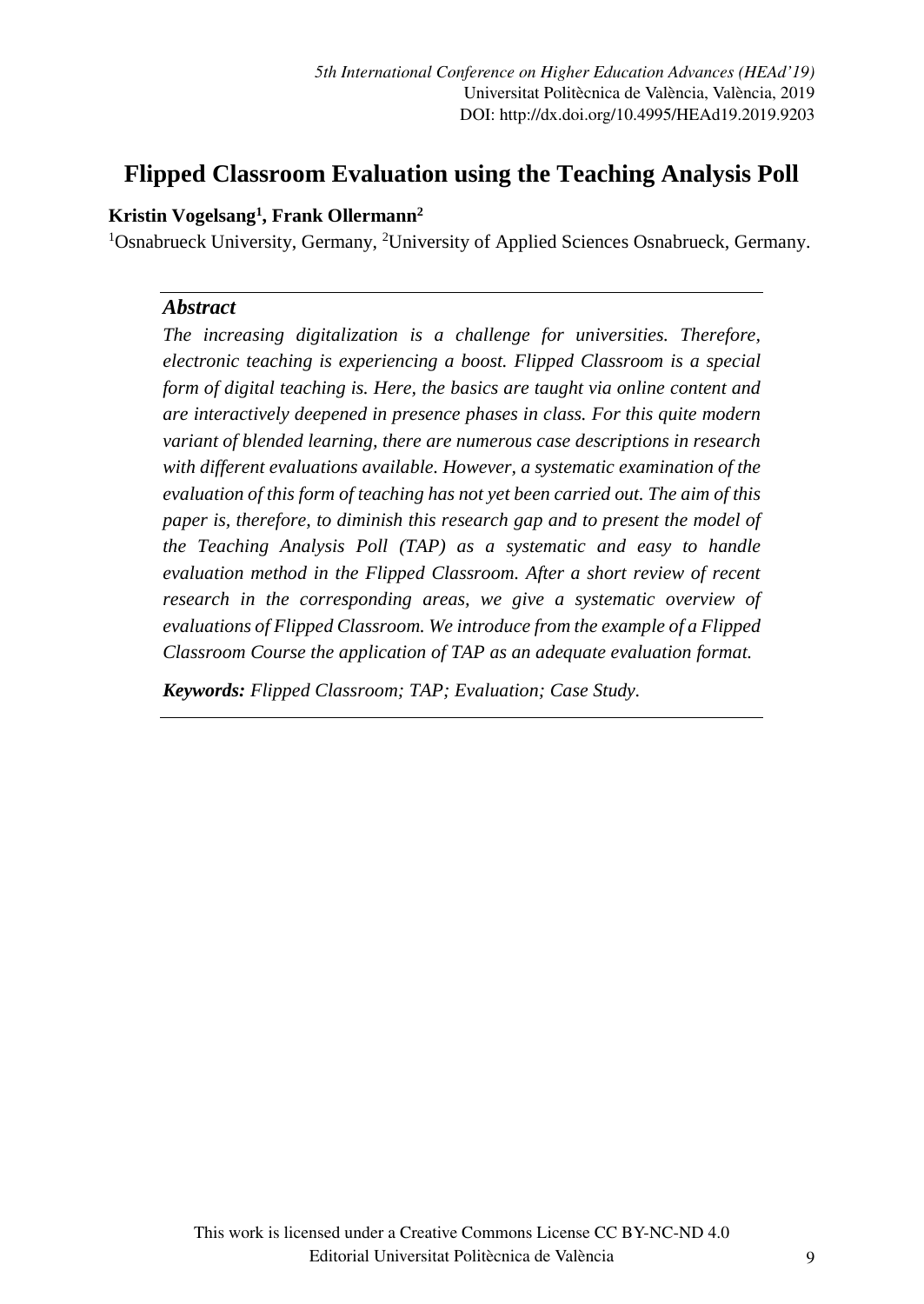### **1. Introduction**

Digitalization is a major challenge of our time, which is why the use of digital media plays a special role in university teaching. The implications of digital teaching events are discussed in many ways in academia (Bender, 2016). In addition to advantages such as independence from time and space and ubiquitous availability, disadvantages such as the reduction of contact times, loss of control in the transfer of knowledge and the loss of important metacompetencies are also mentioned as arguments for and against digital teaching (Jacot, Noren, & Berge, 2014). A Flipped Classroom (FC) provides the advantages of digital teaching and avoids the disadvantages. Within a flipped or inverted classroom, the basic content is taught at home via online material (e.g., videos) and the in-class time is used for the training of deeper understanding and application. As the concept is rather new and still developing, a special emphasis should be put on the quality of education and permanent improvement. Systematic evaluations could achieve this goal (Scriven, 1996). The number of research articles dealing with the topic is massively increasing during the last years. Many of them focus on case description and analysis (Bishop & Verleger, 2013). Often information about the evaluation of the FC is provided. There is a great variety of FC approaches and at the same time no consistency regarding the way how to evaluate the FC classes (Vogelsang  $\&$ Hoppe, 2018). This is why there is still a need for an evaluation procedure that enables a comparison and common understanding of the different FC approaches while at the same time doing justice to the heterogeneity of FC approaches. The paper aims at the systematic examination of the teaching analysis poll (TAP) as a method for systematic FC evaluation that seems to show great promise for fulfilling these requirements. A TAP is a structured, moderated group discussion, aiming at a qualitative evaluation of the quality of the support provided to the learning process. We will define the concepts of TAP and FC and give a summary of actual FC evaluations based on findings from the literature. Afterwards, we will introduce the TAP as a method for FC evaluation. We demonstrate the feasibility by an undergraduate class. Furthermore, we will present and discuss the results and mention conclusions as well as the limitations of the research.

#### **2. Teaching Analysis Polls for Evaluation**

The Teaching Analysis Poll has its roots in the tradition of midterm evaluations that developed in response to the often unsatisfactory end-of-semester evaluations that mainly provide quantitative data and don't perceivably lead to teaching improvements, especially from the current students' perspectives who often don't believe that the evaluation results are taken seriously by the teachers (Frank, Fröhlich, & Lahm, 2011). Clark and Redmond (1982) proposed Small Group Instructional Diagnosis (SGID) as a method to bring about formative feedback from the students to the teacher. TAP, as typically practiced in German universities, is a streamlined variant of SGID. The following is a usual sequence: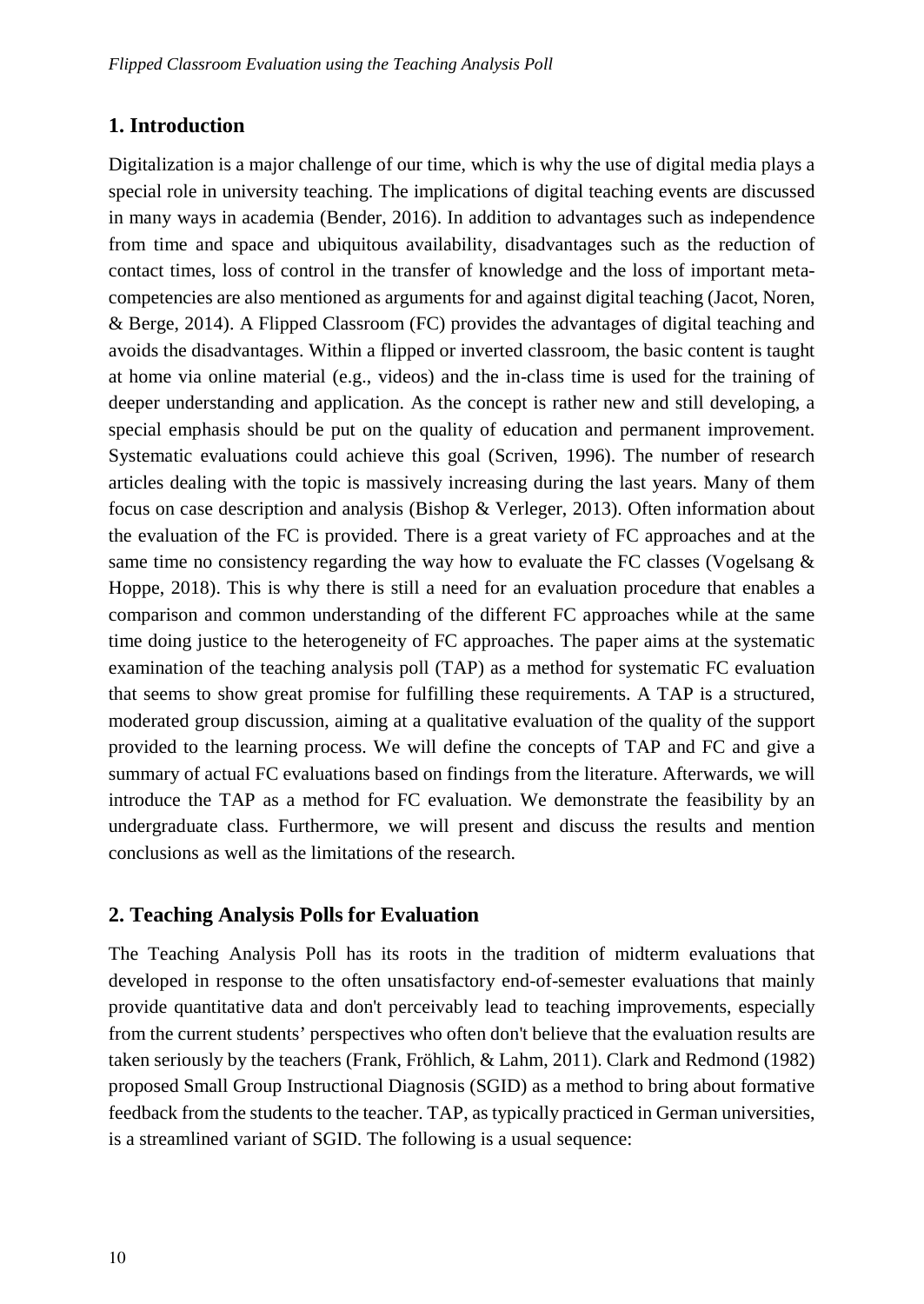- 1. The teacher and the consultant (usually from the universities teaching center or the like) make an appointment for a course session during which the TAP is to be conducted.
- 2. The consultant conducts the TAP, usually during the last 30 minutes of the appointed session.
- 3. Each student answers three questions on a worksheet:
	- a. Which aspects of the course facilitate your learning?
	- b. Which aspects of the course impede your learning?
	- c. What can be done do overcome the learning obstacles?
- 4. The students gather in small groups to collect and discuss their answers.
- 5. The consultant collects the answers from all the groups and makes sure that everybody is clear about the meaning of each statement.
- 6. The consultant collects votes on the students' answers and notes the number of students who agree to the respective statement.
- 7. The consultant edits the results and sends a short written report to the teacher. This report usually contains only those statements that obtained a majority of votes during the classroom visit.
- 8. The teacher and the consultant meet for discussing the TAP results.

# **3. Flipped Classroom**

Flipped Classroom (FC) is a teaching and learning paradigm that has its roots in several developments. One is the general tendency for teachers to focus more strongly on the students' actual learning processes than on the content and knowledge that is to be delivered by the lecturer. Barr and Tagg (1995) coined the corresponding slogan "Shift from Teaching to Learning" (even if they discussed this shift mainly from an organizational and economic perspective). A similar motto is King's (1993) "From Sage on the Stage to Guide on the Side", which prescribed a more intensive use of interactive deep-learning activities. Another root of the FC paradigm is the technical development, especially concerning web-based video technologies. This allowed teachers to use the video medium more and more for documenting and accompanying their classes and lectures by having them recorded and these recordings distributed over the internet, making it easier to reach their students as opposed to being restricted to video tapes or DVDs that have to be distributed physically and with much more effort. Basically, flipping or "inverting the classroom means that events that have traditionally taken inside the classroom now take place outside the classroom" (Lage, Platt, & Treglia, 2000, p. 32). Some authors go a little further an include the use of computer-based instruction as a defining aspect of FC (Bishop & Verleger, 2013, p. 5).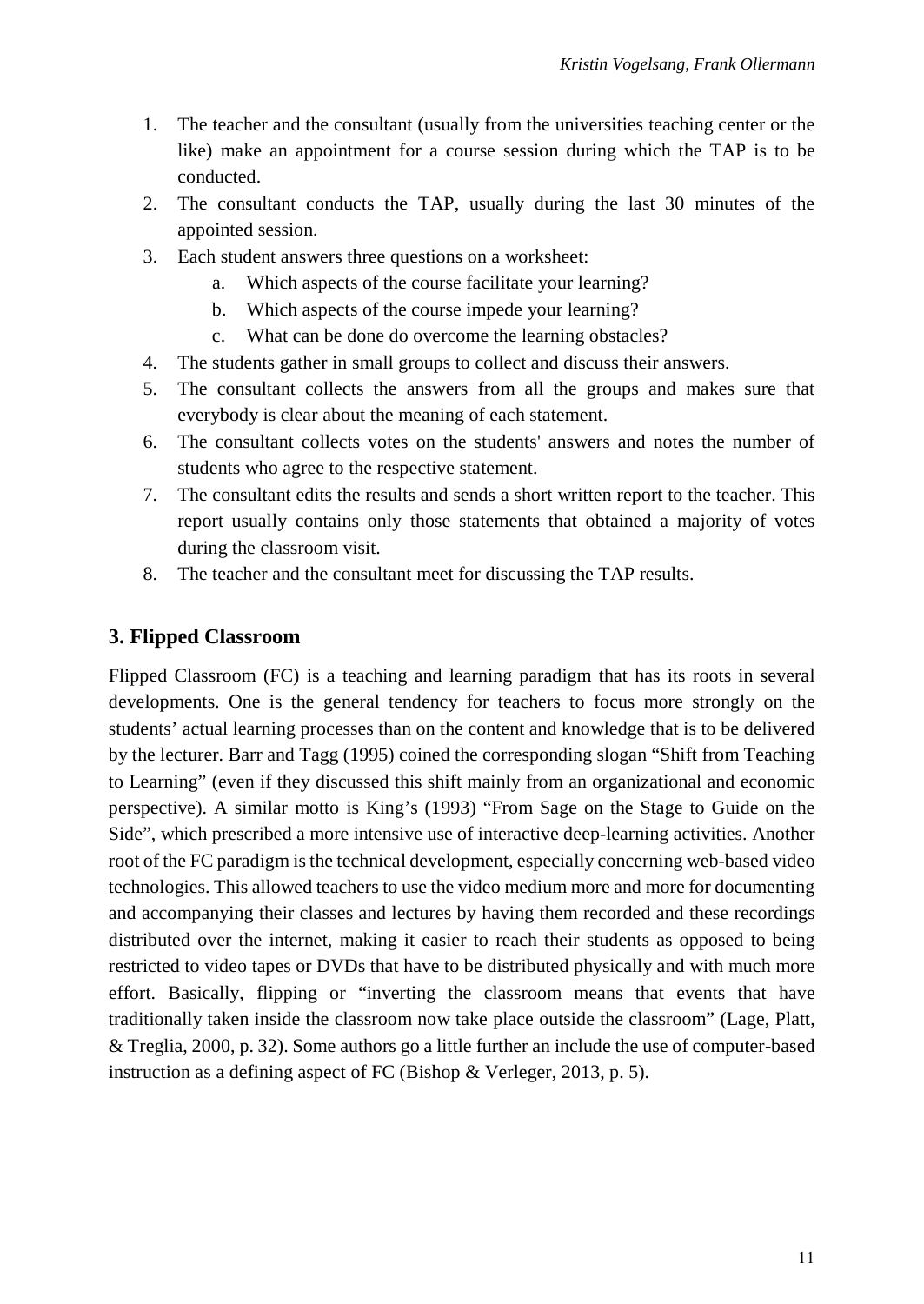# **4. Flipped Classroom Evaluation in Practice**

As the concept of Flipped Classroom is rather new, the success of FC lectures is still questionable. While most authors describe mainly positive impacts of the concept (Cui Tan, Wei-Gang Yue, & Yu Fu, 2017) negative estimations of the concept can also be found that assert no significant differences regarding learning outcomes when compared to traditional lectures (Gillette et al., 2018). To support their findings, researchers use different metrics to assess and evaluate the FC-concepts. But standards in FC evaluation are still rare (Stöhr & Adawi, 2018). A comparable overview is still missing and researchers. Researchers call for more standardized evaluation methods to assess the FC (O'Flaherty & Phillips, 2015). Our research contributes to closing the research gap about "How or why does the flipped classroom work, for whom, and in what circumstances?" (Stöhr & Adawi, 2018). This overview may help to cluster the great variety of FC assessment approaches and to lead to a better understanding of the purpose and implications.

To establish an evaluation for an FC concept, the *aim* must be defined. Formative evaluations monitor the students'student's learning to provide ongoing feedback for the instructors to improve their teaching and for students to improve their learning (Baker, 2014). To compare the FC to (mostly) traditional lecture designs (Hibbard, Sung, & Wells, 2016), often the summative assessment is used. Some studies combine both, measuring, e.g. the learning outcomes and perceptions about the lectures (Baker, 2014; Vogelsang & Hoppe, 2018). Most evaluations focus at the students (Lundin, Rensfeldt, Hillman, Lantz-Andersson, & Peterson, 2018). Evaluations measuring the lecturers' perceptions and advance are rare (Baker, 2014).

Evaluations often compare performance measured in mid- and endterms (Amresh, Carberry, & Femiani, 2013). A pre-term assessment is useful if later comparisions or estimations about the development are desired (Al-Zahrani, 2015). Furthermore, accompanying in-class assessments enable previous knowledge to be checked and quality to be assured (Mahoney, Zappe, Butler, & Velegol, 2015). Midterm assessments are a common technique to evaluate learning success (Demski, 2013). In-class and online-assessments, complement the flip model (Mahoney et al., 2015). Some authors combine both methods (Sun, Xie, & Anderman, 2018). The decision about *when* to evaluate defines the possibilities of analysis. For an adequatean adaquate evaluation design, it is also necessary to be sure *how* the evaluation should be conducted (Mahoney et al., 2015). Qualitative data is often used to assess selfreported perceptions about the class desing while quantitative measures are often used for acceptance (Vogelsang & Hoppe, 2018) or efficacy (Sun et al., 2018) evaluations. They are often built on existing scales that measure perceptions, subjective experiences and satisfaction (Foldnes, 2016). There is a wide bandwidth in evaluations of *what* is assessed. Attitudes towards the FC like enjoyment, self-confidence and perceived value of the content (Foldnes, 2017) as well as the learning success (McLean, Attardi, Faden, & Goldszmidt, 2016) and the effectiveness (Sun et al., 2018) can be evaluated. These last results mainly aim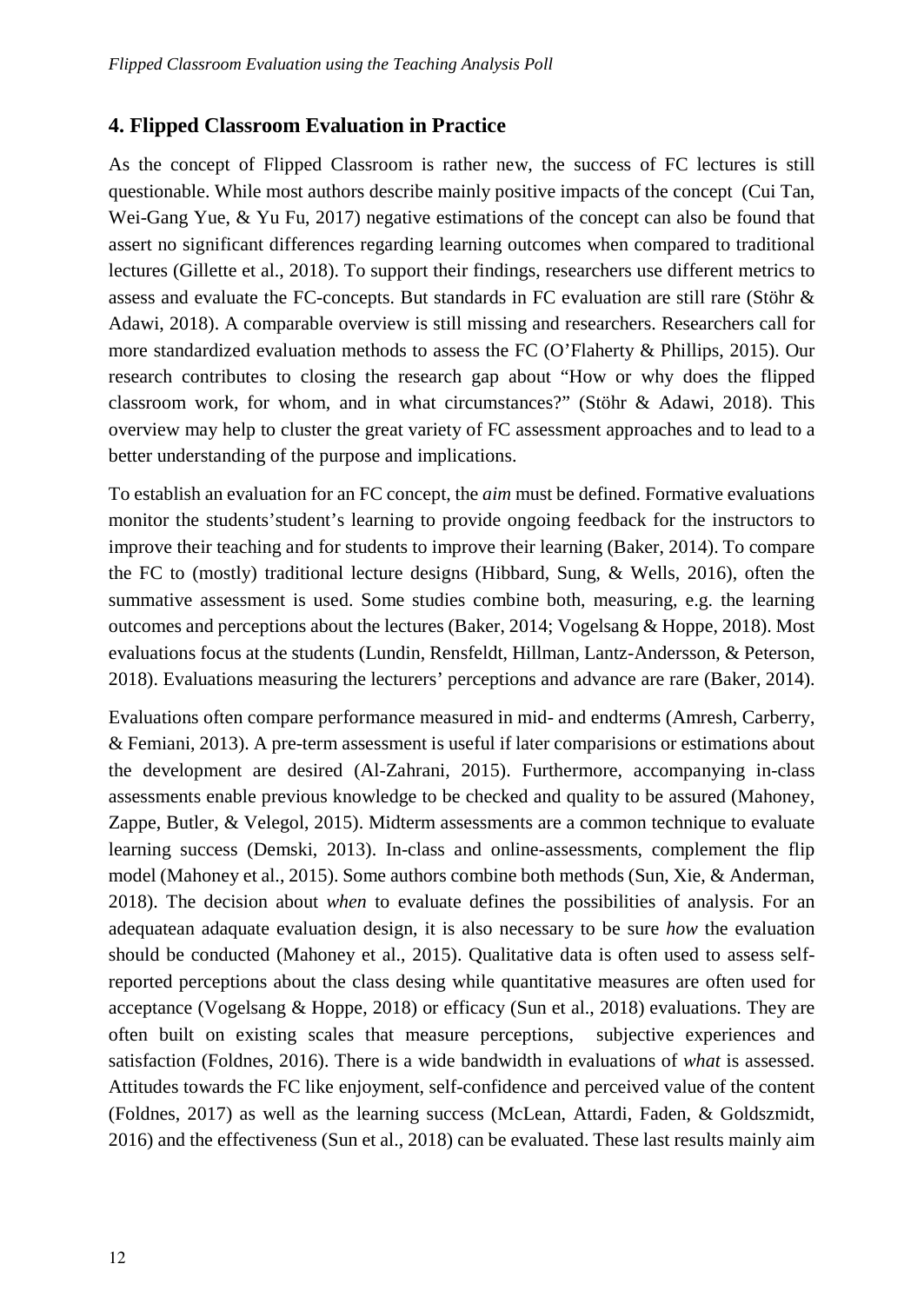at the exam grades. Further positive statements regarding the problem-solving abilities of students exist (Gillette et al., 2018). Despite the measurable learning success, Foldnes (2017) proves that the increase of group interaction positively influences the learning outcomes. Due to the variety of possible and existing FC evaluations, there is a clear lack of applicable and comparable standardized methods to evaluate FC (Vogelsang & Hoppe, 2018). FC is rich in both ways: knowledge mediation and interaction. Therefore a "rich" and qualitative approach can be useful for evaluation purposes. Many evaluation tools are complicated, timeconsuming and are often based on premises that do not necessarily apply to FC. Following the call for standard evaluation method, we will in the following present the TAP as an evaluation method for FC scenarios.

### **5. TAP for a Flipped Classroom Scenario: A Case Study**

The FC learning concept is applied in a learning group of about 40 students of the study programs "Information Systems" and "Business Administration". The subject of the course is "business process management". The concept consists of three different pillars: onlinetutorials, face-to-face reading seminars and guest lectures from practitioners. Fundamental learning contents are made available to the students via video tutorials. The video tutorials replace the teacher-centered lecture format (Herreid & Schiller, 2013). Sets of slides which contain fundamental knowledge content are verbally described and narratively complemented by carefully chosen examples and applications. For the exchange of material, the digital learning management system Stud.IP is used. The second component of the FC environment is a so-called "reading seminar". The students prepare different texts at home and prepare them for the in-class time where the texts are discussed. A professor moderates the discussion. Finally, guest lectures by professionals working in the industry and consulting form the third component of the course concept. This additional information completes the knowledge of the field by illustrative application examples in addition to the fundamentally structured video tutorials and the in-depth reading seminar.

### **6. Results TAP**

The TAP was conducted at the end of the term in the absence of the teacher and according to the proceedings described in section 2. A total of 17 students participated in the TAP and generated six positive statements, five negative statements and one suggestion for improvement (Table 2 summarizes the results). The most important positive statements relate to aspects not specific to FC. Still, a solid majority of student value the flexibility offered by the online videos provided within the FC approach. The most striking negative statement, as well as the corresponding suggestion for improvement, are about a central aspect of FC,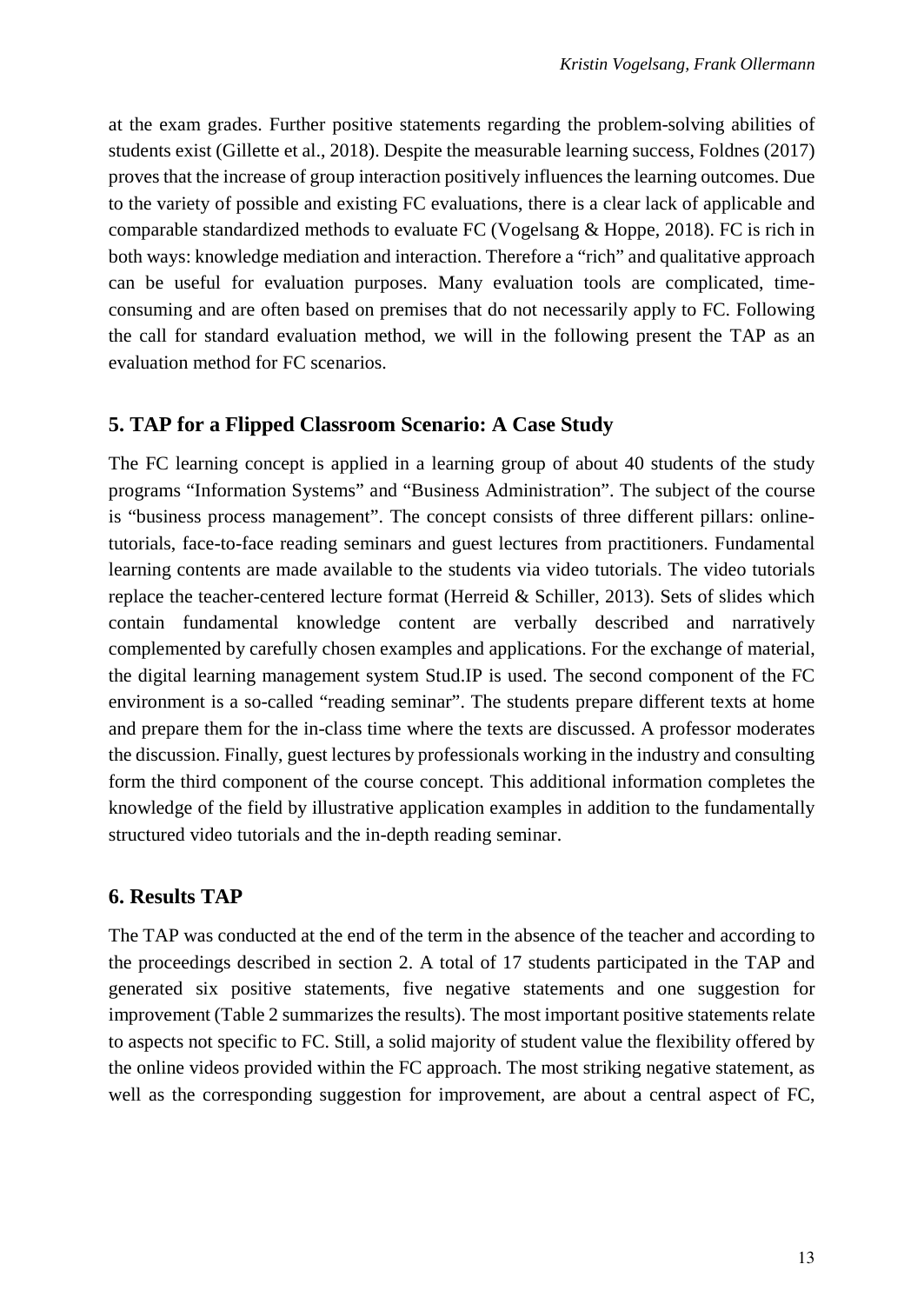namely the way the online videos are incorporated into the overall instructional design of the course.

| a) Positive statements                                                                                      | N  | $\frac{0}{0}$ |
|-------------------------------------------------------------------------------------------------------------|----|---------------|
| Availability of trials and old exams                                                                        | 16 | 94 %          |
| Lecture presentation files »slides«                                                                         | 15 | 88 %          |
| Online videos (repetitive viewing possible)                                                                 | 14 | 82 %          |
| Free time management                                                                                        | 13 | 76 %          |
| Discussion of the papers                                                                                    | 8  | 47 %          |
| Possibility Ability to ask questionsend questions via e-mailemail                                           | 4  | 24 %          |
| b) Negative statements                                                                                      | N  | $\frac{0}{0}$ |
| Little incentive to watch videos regularly and promptly (risk of »bulimia learning«)                        | 14 | 82 %          |
| Contents of the papers are not always relevant to the exam                                                  | 10 | 59 %          |
| Video volume is very low                                                                                    | 7  | 41 %          |
| Rare interaction of the course professor                                                                    | 6  | 35 %          |
| Video style »read out« fast; the videos provide no »lecture feeling«)                                       | 3  | 18 %          |
| c) Suggestion for improvement                                                                               | N  | $\frac{0}{0}$ |
| Meetings in between the videos (e. g. to work on assignments, concrete tasks in the<br>sense of a tutorial) | 17 | 100%          |

**Table 1: Results of the TAP.**

### **7. Discussion and Outlook**

The results of the TAP underline the fit of TAP for FC courses. TAP, more systematically than standard evaluation questionnaires, aims at formative evaluation *(aim)*, as TAP reflects the form of the lecture. By using standardized questions, both target groups, students and lecturers, are prompted to reflect their behavior and improve in the future *(who)*. In our case, we conducted the TAP at the end of the term *(when)*. For future evaluations, we would strongly favor a midterm evaluation. This allows the lecturer to react to the results and to adapt the teaching behavior, which can be a positive signal regarding the needs of students and may lead to an improved and more trustful teaching situation. FC, as well as TAP, allows teachers to learn about their students, their perspectives, learning processes, etc. We regard this mutual influence as a major asset of this evaluation, as students are forced to reflect upon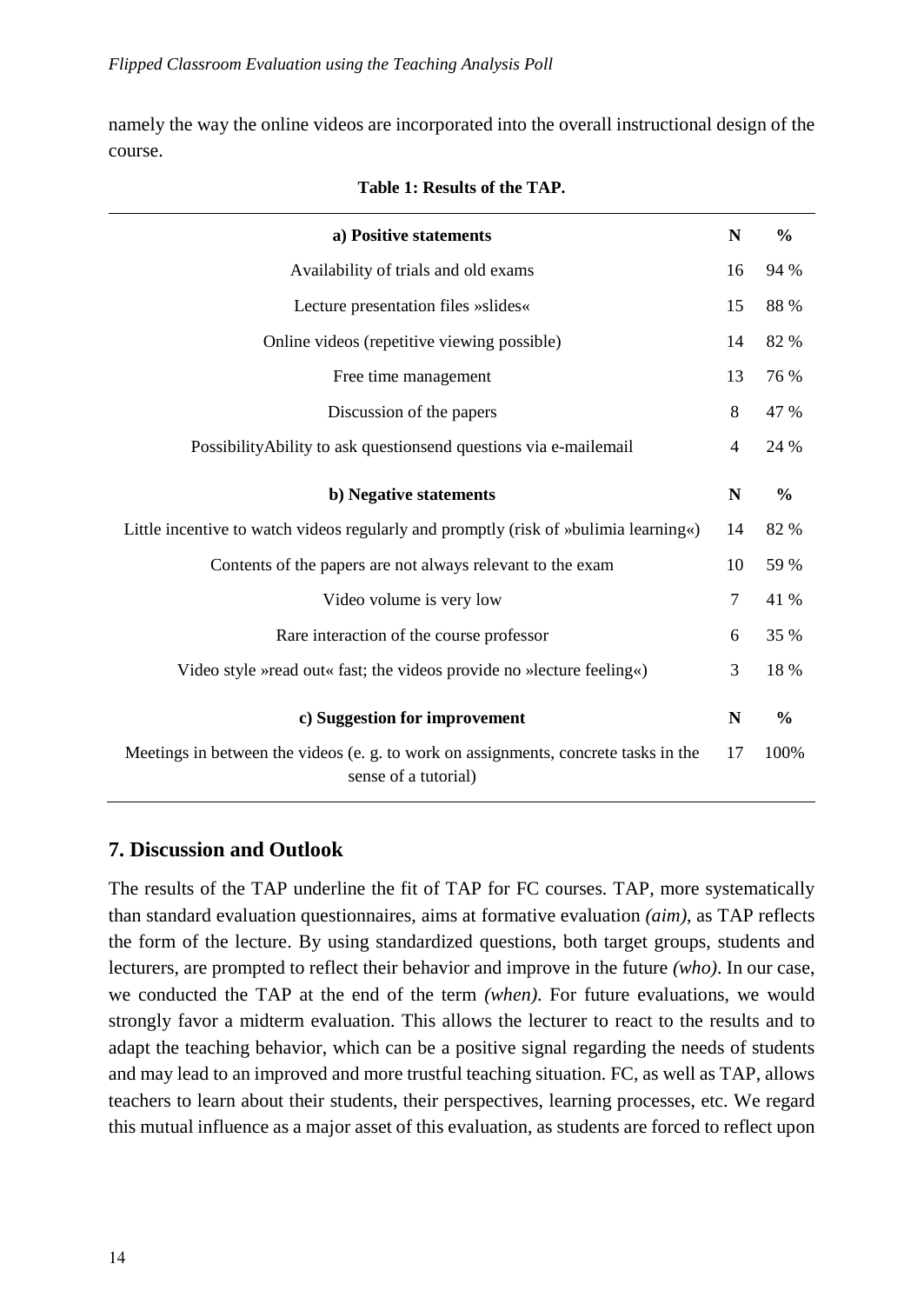their learning behavior, outcomes, and perceptions *(what)*, which is much less pronounced in the case of standardized summative evaluation questionnaires*.* FC as well as TAP focus on the learning process. This is why this kind of evaluation fits the situation very well. FC prepares students for active engagement in discussion and reflection, as prescribed by TAP. The students feel responsible for their learning process as the FC demands more selfregulation. As TAP is more a qualitative evaluation *(how)*, there is no standard scale for interpretation available *(scale)*. Using TAP consequently may nevertheless lead to a pool of results that allow for a systematic classification and interpretation. Future research may contribute to a common collection of TAP results aiming at a common pool of results and the measures taken afterwards. Possible research may also examine combinations of standard evaluations and TAP for FC, allowing for a comparison between these two evaluation approaches. Furthermore, we would encourage researchers to compare the TAP findings of FC classes with those of a standard lecture control group. Despite the merits of our research, the process suffers from some limitations. Due to the shortness of the research paper, we were only able to present the findings using one case. This is why the example cannot be free of influences due to the sample and special situation. The expansion of our research in the future will counteract this limitation.

#### **References**

- Al-Zahrani, A. M. (2015). From passive to active: The impact of the flipped classroom through social learning platforms on higher education students' creative thinking. British Journal of Educational Technology, 46(6), 1133–1148.
- Amresh, A., Carberry, A. R., & Femiani, J. (2013). Evaluating the effectiveness of flipped classrooms for teaching CS1. In 2013 IEEE Frontiers in Education Conference (FIE) (pp. 733–735). https://doi.org/10.1109/FIE.2013.6684923
- Baker, E. (2014). Flipped Classroom learning outcomes in intro to is class: Looking at student outcomes and professor performance evaluations. Proceedings of the AIS SIG-ED IAIM 2014 Conference.
- Barr, R. B., & Tagg, J. (1995). From teaching to learning—A new paradigm for undergraduate education. Change: The Magazine of Higher Learning, 27(6), 12–26.
- Bender, C. (2016). Die Vorlesung. Ein Auslaufmodell? Forschung Und Lehre, Heft 8, 692– 694.
- Bishop, J. L., & Verleger, M. A. (2013). The flipped classroom: A survey of the research. In ASEE National Conference Proceedings, Atlanta, GA (Vol. 30, pp. 1–18).
- Clark, D. J., & Redmond, M. V. (1982). Small group instructional diagnosis.
- Cui Tan, Wei-Gang Yue, & Yu Fu. (2017). Effectiveness of flipped classrooms in nursing education: Systematic review and meta-analysis. Chinese Nursing Research, (4), 192– 200.
- Demski, J. (2013). 6 Expert tips for flipping the classroom. Campus Technology, 26(5), 32– 37.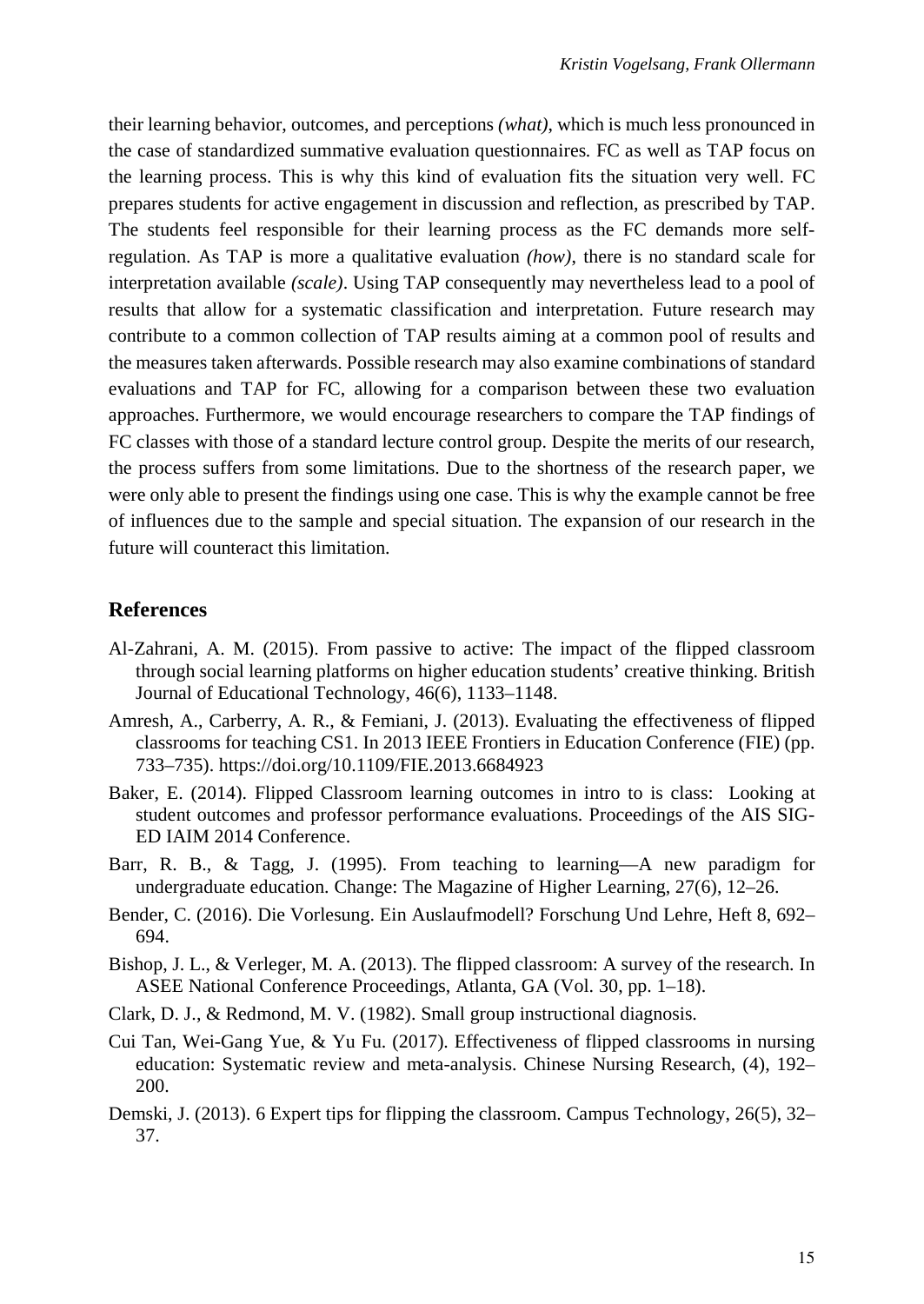- Foldnes, N. (2016). The flipped classroom and cooperative learning: Evidence from a randomised experiment. Active Learning in Higher Education, 17(1), 39–49. https://doi.org/10.1177/1469787415616726
- Foldnes, N. (2017). The impact of class attendance on student learning in a flipped classroom. Nordic Journal of Digital Literacy, 12(01–02), 8–18.
- Frank, A., Fröhlich, M., & Lahm, S. (2011). Zwischenauswertung im Semester: Lehrveranstaltungen gemeinsam verändern. Zeitschrift Für Hochschulentwicklung.
- Gillette, C., Rudolph, M., Kimble, C., Rockich-Winston, N., Smith, L., & Broedel-Zaugg, K. (2018). A Systematic Review and Meta Analysis of Student Pharmacist Outcomes Comparing Flipped Classroom and Lecture. American Journal of Pharmaceutical Education. https://doi.org/10.5688/ajpe6898
- Herreid, C. F., & Schiller, N. A. (2013). Case studies and the flipped classroom. Journal of College Science Teaching, 42(5), 62–66.
- Hibbard, L., Sung, S., & Wells, B. (2016). Examining the Effectiveness of a Semi -Self-Paced Flipped Learning Format in a College General Chemistry Sequence. Journal of Chemical Education, 93(1), 24–30. https://doi.org/10.1021/acsjcherned.5b00592
- Jacot, M. T., Noren, J., & Berge, Z. L. (2014). The Flipped Classroom in Training and Development: Fad or the Future? Performance Improvement, 53(9), 23–28. https://doi.org/10.1002/pfi.21438
- King, A. (1993). From sage on the stage to guide on the side. College Teaching, 41(1), 30– 35.
- Lage, M. J., Platt, G. J., & Treglia, M. (2000). Inverting the classroom: A gateway to creating an inclusive learning environment. The Journal of Economic Education, 31(1), 30–43.
- Lundin, M., Rensfeldt, A., Hillman, T., Lantz-Andersson, A., & Peterson, L. (2018). Higher education dominance and siloed knowledge: a systematic review of flipped classroom research. International Journal of Educational Technology in Higher Education, 15(1), 1. https://doi.org/10.1186/s41239-018-0101-6
- Mahoney, E., Zappe, E., Butler, S., & Velegol, S. (2015). The Evolution of a Flipped Classroom: Evidence-Based Recommendations. Advances in Engineering Education, 4(3), 1–37.
- McLean, S., Attardi, S. M., Faden, L., & Goldszmidt, M. (2016). Flipped Classrooms and Student Learning: Not Just Surface Gains. Advances in Physiology Education, 40(1), 47– 55.
- O'Flaherty, J., & Phillips, C. (2015). The use of flipped classrooms in higher education: A scoping review. The Internet and Higher Education, 25, 85–95. https://doi.org/10.1016/j.iheduc.2015.02.002
- Scriven, M. (1996). Types of evaluation and types of evaluator. Evaluation Practice, 17(2), 151–161.
- Stöhr, C., & Adawi, T. (2018). Flipped Classroom Research: From "Black Box" to "White Box" Evaluation. Education Sciences, 8(1), 22. https://doi.org/10.3390/educsci8010022
- Sun, Z., Xie, K., & Anderman, L. H. (2018). The role of self-regulated learning in students' success in flipped undergraduate math courses. The Internet and Higher Education, 36(Supplement C), 41–53. https://doi.org/10.1016/j.iheduc.2017.09.003